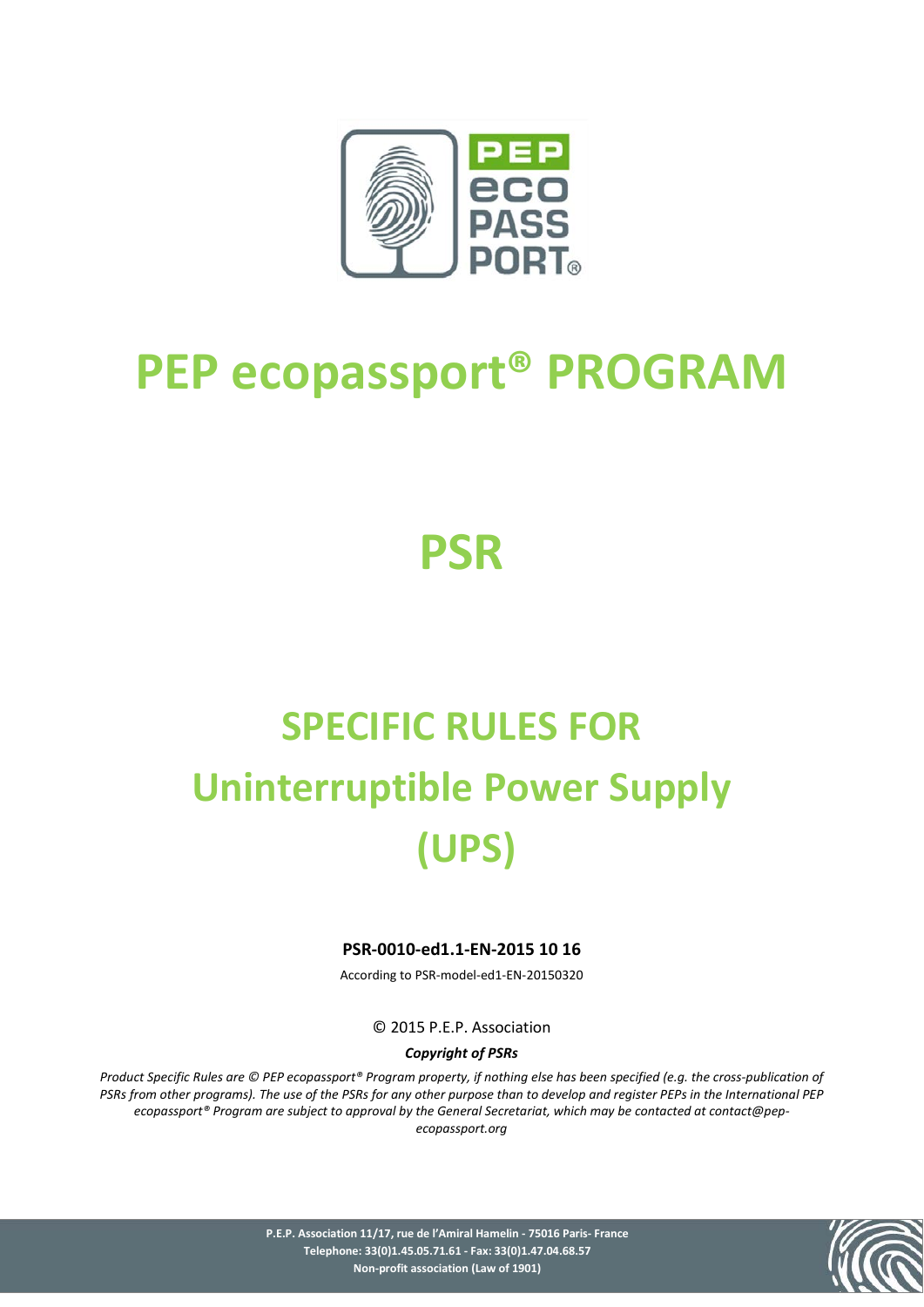# Contents

| 1.   |                                                                                  |                |
|------|----------------------------------------------------------------------------------|----------------|
| 2.   | <b>Scope</b>                                                                     | $\overline{4}$ |
| 3.   |                                                                                  | 5              |
| 3.1. | <b>Functional unit</b>                                                           | 5              |
| 3.2. | Reference flow                                                                   | 5              |
| 3.3. | Reference lifetime                                                               | 6              |
| 4.   |                                                                                  |                |
| 5.   |                                                                                  |                |
| 5.1. | Use phase scenario                                                               | $\overline{7}$ |
| 5.2. | End of life scenario                                                             | 9              |
| 6.   | Drawing up the Product Environmental Profile ___________________________________ | 10             |
| 6.1. | General parameters                                                               | 10             |
| 6.2. | Description of the reference product and the product range covered               | 10             |
| 6.3. | Material disclosure                                                              | 10             |
| 6.4. | Use phase                                                                        | 11             |
| 6.5. | Back-up time                                                                     | 11             |
| 7.   |                                                                                  | 12             |
| 7.1. | Glossary                                                                         | 12             |
| 7.2. | References                                                                       | 13             |
| 7.3. | Declaration of conformity                                                        | 14             |
| 7.4. | Example of average energy efficiency and average energy consumption calculation  | 15             |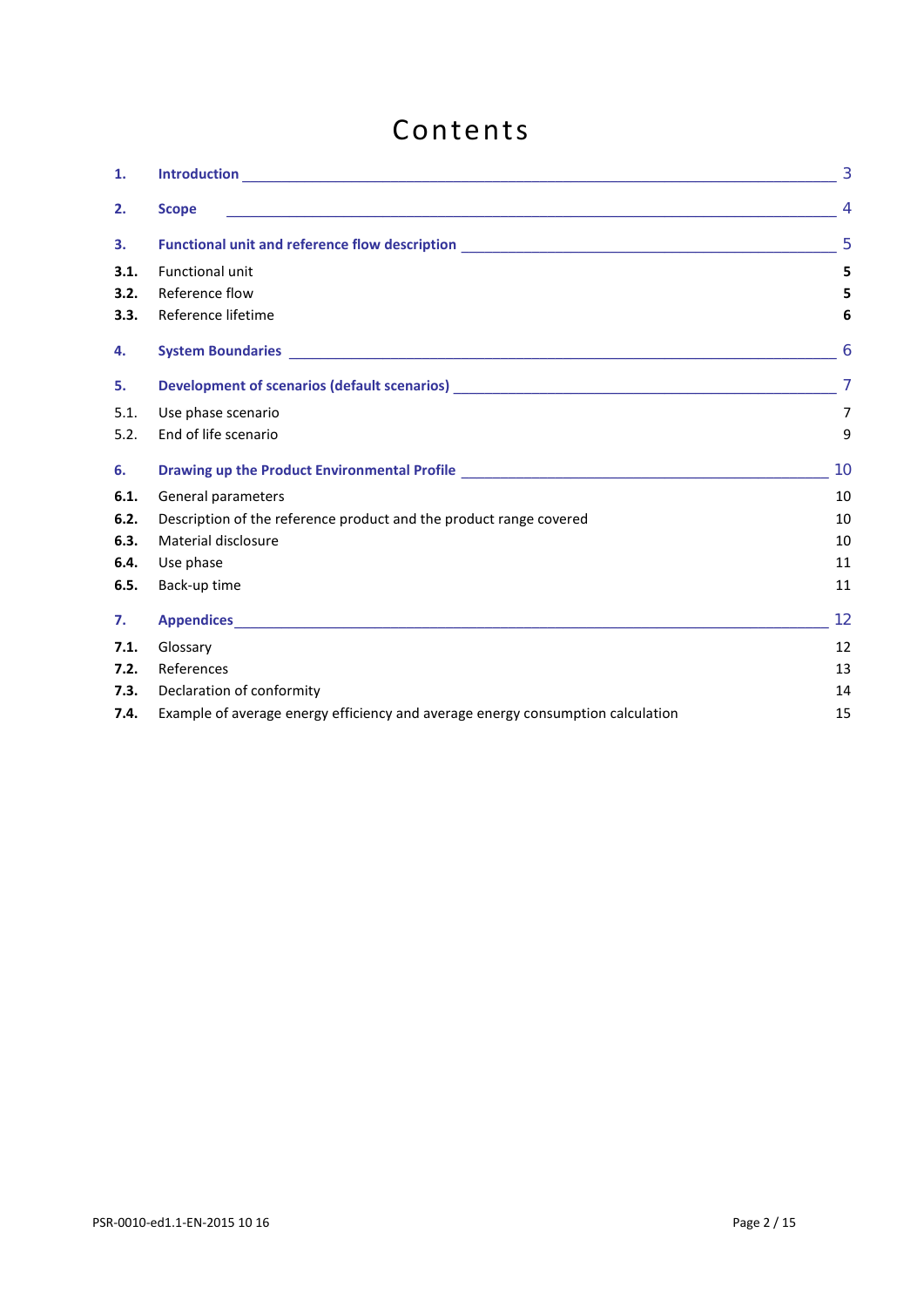# <span id="page-2-0"></span>**1 . Introduction**

This reference document complements and explains the Product Environmental Profile (PEP) Drafting Rules defined by the PEP ecopassport<sup>®</sup> program (PEP-PCR ed.3-EN-2015 04 02), available at [www.pep](http://www.pep-ecopassport.org/)[ecopassport.org\)](http://www.pep-ecopassport.org/).

It defines the additional requirements applicable to UPSs. Compliance with these requirements is necessary to:

- Qualify the environmental performance of these products on an objective and consistent basis,
- Publish PEPs compliant with the PEP ecopassport® program and international reference standards.<sup>[1](#page-2-1)</sup>

This reference document was drawn up in compliance with the open, transparent rules of the PEP ecopassport® program with the support of stakeholders and professionals in the electrical market.

| <b>PEP</b><br>eco<br><b>PASS</b><br><b>PORT</b> ® | www.pep-ecopassport.org                                                                                                                                                                             |
|---------------------------------------------------|-----------------------------------------------------------------------------------------------------------------------------------------------------------------------------------------------------|
| <b>PSR</b><br>reference                           | PSR-UPS-ed1-EN-2015 10 16                                                                                                                                                                           |
| Critical review                                   | The third-party Critical review was carried out by SGS.<br>The declaration of conformity published on 2013/12/18 can be found in the<br>Appendices.                                                 |
| Availability                                      | The Critical review report is available on request from the P.E.P. Association<br>contact@pep-ecopassport.org                                                                                       |
| Scope of validity                                 | The critical review report and the declaration of conformity remain valid within 5<br>years or until the PEP Drafting Rules, or the normative reference texts to which they<br>refer, are modified. |

With the publication of the PCR edition 3, this PSR was the object of an impact study which led to an editorial revision."

 $\overline{a}$ 

<span id="page-2-1"></span> $1$  ISO 14025, ISO 14040 and ISO 14044 standards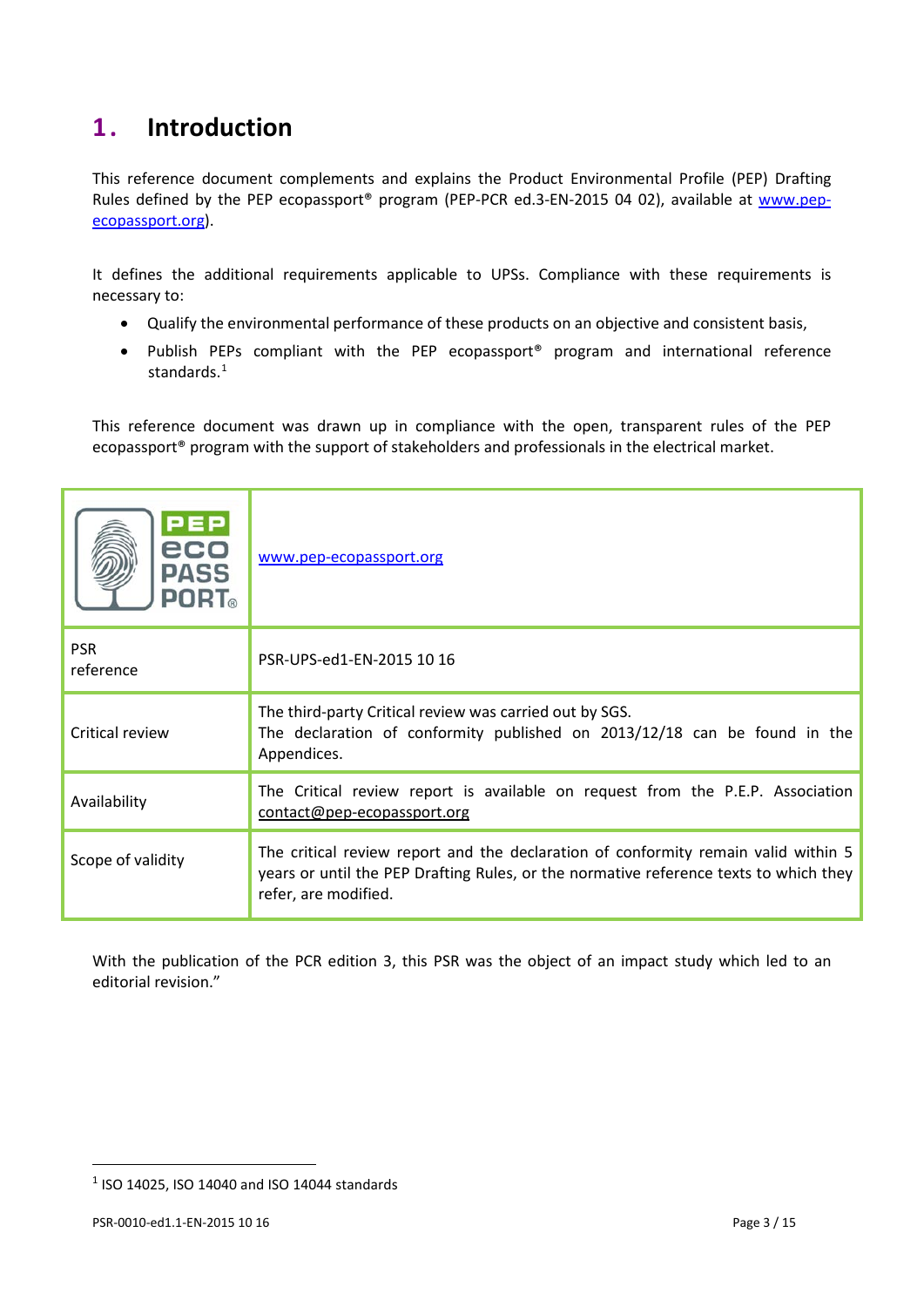# <span id="page-3-0"></span>**2 . Scope**

In accordance with the general instructions of the PEP ecopassport<sup>®</sup> program (PEP-General instructionsed4-EN-2015 04 02) and additional to the PCR, "PRODUCT CATEGORY RULES", (PEP-PCR ed.3-EN-2015 04 02) of the PEP ecopassport<sup>®</sup> eco-declaration program, this document sets out the specific rules for UPS and defines the product specifications to be adopted by manufacturers in the development of their PRODUCT ENVIRONMENTAL PROFILES (PEPs) particularly with regard to:

- the technology and its type of application,
- the reference lifetime taken into account for the Life Cycle Assessment (LCA),
- the use scenarios to be adopted during the product use phase.

A UPS is a power system whose main function is to maintain the continuity of an a.c. power source to a load in the event of an input power failure.

Maintaining the power continuity has a much broader meaning than just an electrical protection against power outages. It also means protecting load from poor quality energy phenomena (e.g. overvoltage, voltage sags) by keeping the power source within specified characteristics.

In consistency with IEC 62040-3, this PSR applies to movable, stationary and fixed uninterruptible power systems that deliver single or three-phase fixed frequency a.c. output voltage not exceeding 1 000 V a.c.

The annex B of the IEC 62040-3 standard gives an overview of popular UPS topologies in use (VFI, VD, VFD). UPS types which are not explicitly defined by the IEC 62040-3 standard (e.g. UPS for specific applications) are not covered by the document and will be further the subject of additional sector-specific rules that will complement this document.

The vast majority of the application areas of UPS are covered by the scope :

- Data centers,
- Industry,
- Services.
- Telecom,
- Emergency lighting
- Fire protection systems,
- Medical...

#### **Remark about the energy storage system**

To protect load against outages, an energy storage system is necessary to provide the power to the UPS inverter for the required stored energy time. Among all possible energy storage system (flywheel, compressed air, etc...) the most commonly used technology is batteries.

If the energy storage system is incorporated inside the UPS, it is considered as a constitutive element of the UPS like other components (active components, passive components, circuit boards…) and is thus inside the scope of the PSR. Link with functional unit: see definition below.

If the energy storage system is not incorporated inside the UPS, the energy storage system is considered as an independent ad-hoc product which is not part of the constitutive element of the UPS and which is considered out of the scope of the PSR. Link with functional unit: see definition below.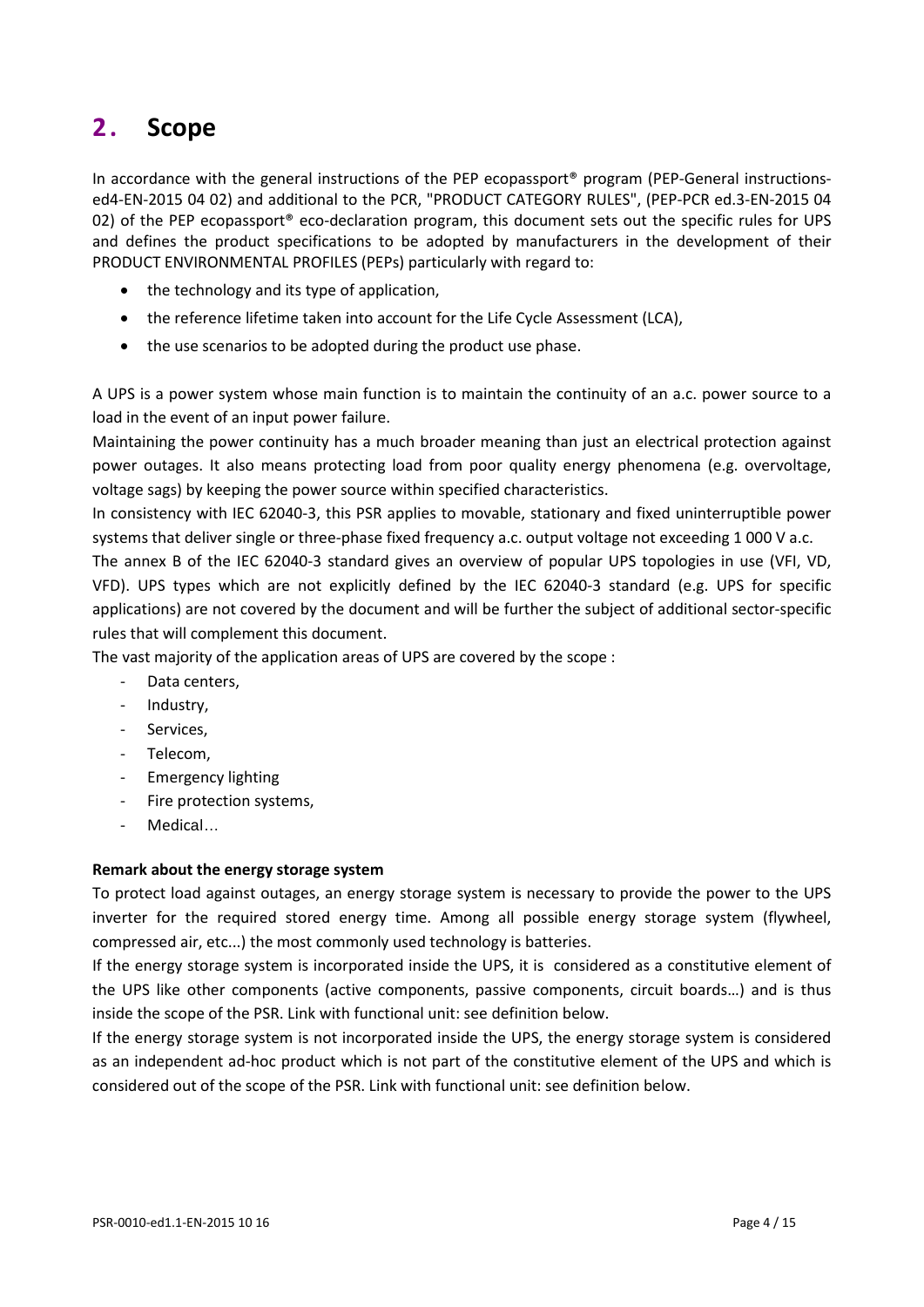# <span id="page-4-0"></span>**3 . Functional unit and reference flow description**

These specific rules are additional to section 2.1 "Functional unit and reference flow description" of the PCR (PEP-PCR ed.3-EN-2015 04 02). The life cycle assessment analysis carried out and the resulting PEP applies to the devices whose functions and composition are as defined below.

### <span id="page-4-1"></span>**3.1.** Functional unit

#### Definition 1

#### **In case the energy storage system is incorporated in the UPS:**

"To protect the load of [P] Watts against input power failure during [X] years and provide a backup time of [Y] minutes in case of a power outage"

#### Definition 2

#### **In case the energy storage system is not incorporated in the UPS:**

"To protect the load of [P] Watts against input power failure during [X] years and switch to the energy storage system to avoid power outage."

#### **Remarks :**

- The functional unit shall mention the redundancy level of the UPS
- The determination of the numbers X of years is explained in table 1
- The determination of Y backup time is explained in section 6.5
- [X] : typical lifetime of the UPS in years
- [Y] : backup time in minutes
- <span id="page-4-2"></span>• [P] : output power of the UPS in Watts

### **3.2.** Reference flow

To the functional unit corresponds a reference flow, which includes:

- The reference product representative of the product range,
- The energy storage system if incorporated inside the UPS,
- The reference product packaging,
- Products or items necessary for the maintenance of the UPS during its use phase which are integrated in the field of the study.

The general cut-off criteria defined in the generic PCR are to be observed. Some additional rules specific to UPSs are to be observed:

- Energy storage system: The energy storage system (e.g. batteries) is only to be taken into account if incorporated inside the UPS,
- Equipment which are not part of the UPS or not necessary for the UPS installation are not to be taken into account: for instance external cables, cooling of the room, …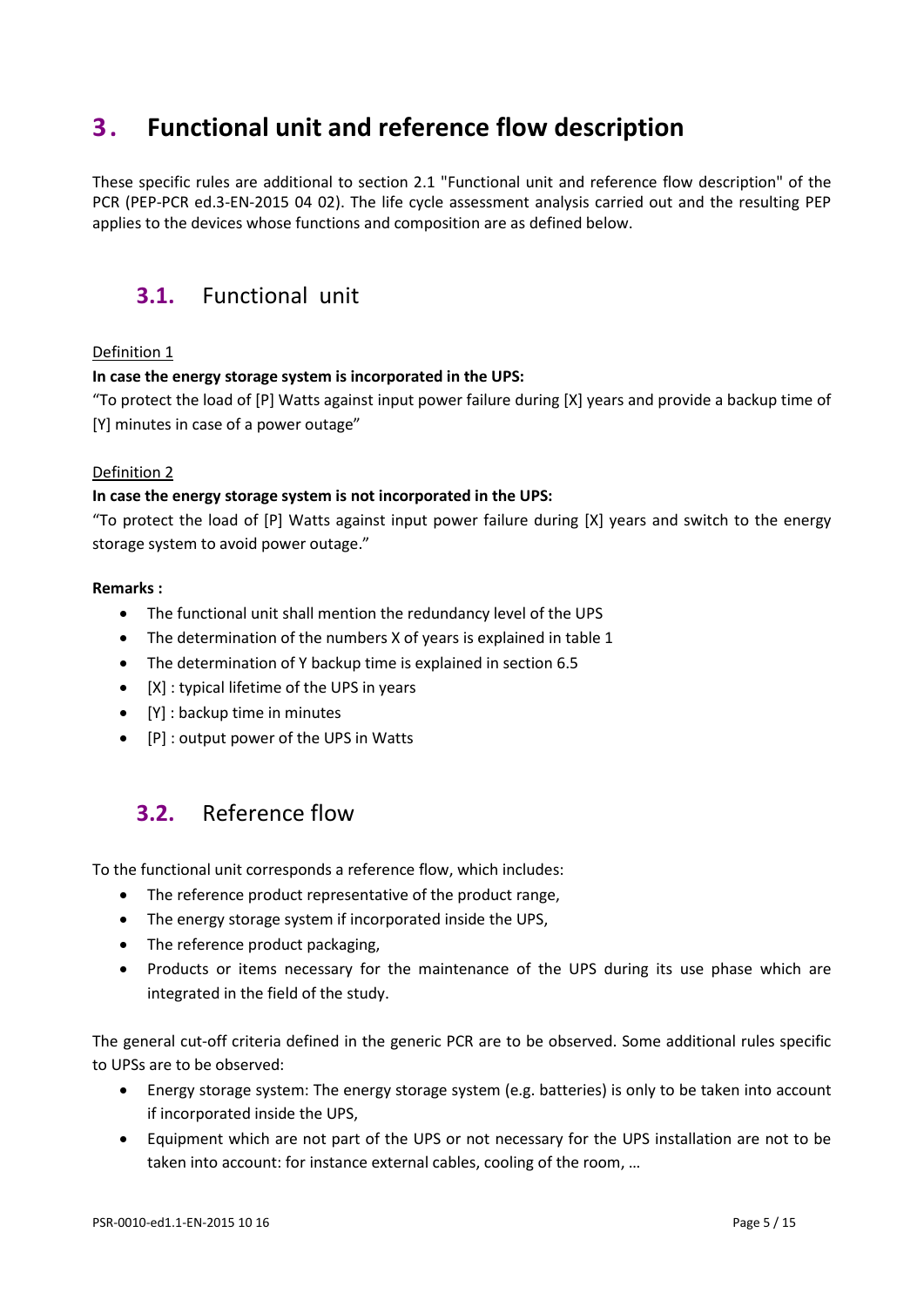# <span id="page-5-0"></span>**3.3.** Reference lifetime

In consistency with product categories defined in the second stakeholder questionnaire for ERP directive Preparatory Study, the Reference Lifetime is:

| Output power [P]         | Reference lifetime [X] |
|--------------------------|------------------------|
| Units: Watts             | Units: years           |
| $P \leq 1500$ W          | 5                      |
| 1500 W< P $\leq$ 5000 W  | 8                      |
| 5000 W< P $\leq$ 10000 W | 10                     |
| P > 10000W               | 15                     |

Table 1: reference lifetime

# <span id="page-5-1"></span>**4. System Boundaries**

These specific rules are additional to section 2.2 "System boundaries" of the PCR (PEP-PCR ed.3-EN-2015 04 02), which describes all boundaries per stage of life cycle.

The inputs and outputs related to the production of the materials and components making up the reference product and assembly are to be taken into account:

- Transformers (if incorporated inside the UPS)
- Electrolytic capacitors (if incorporated inside the UPS)
- Semi-conductors: IGBT / THYRISTOR, etc…
- Circuit boards
- Housing
- Fans and / or cooling systems
- **Switch**
- Relay
- Breaker
- Lead-acid battery (if included inside the UPS)
- **Wires**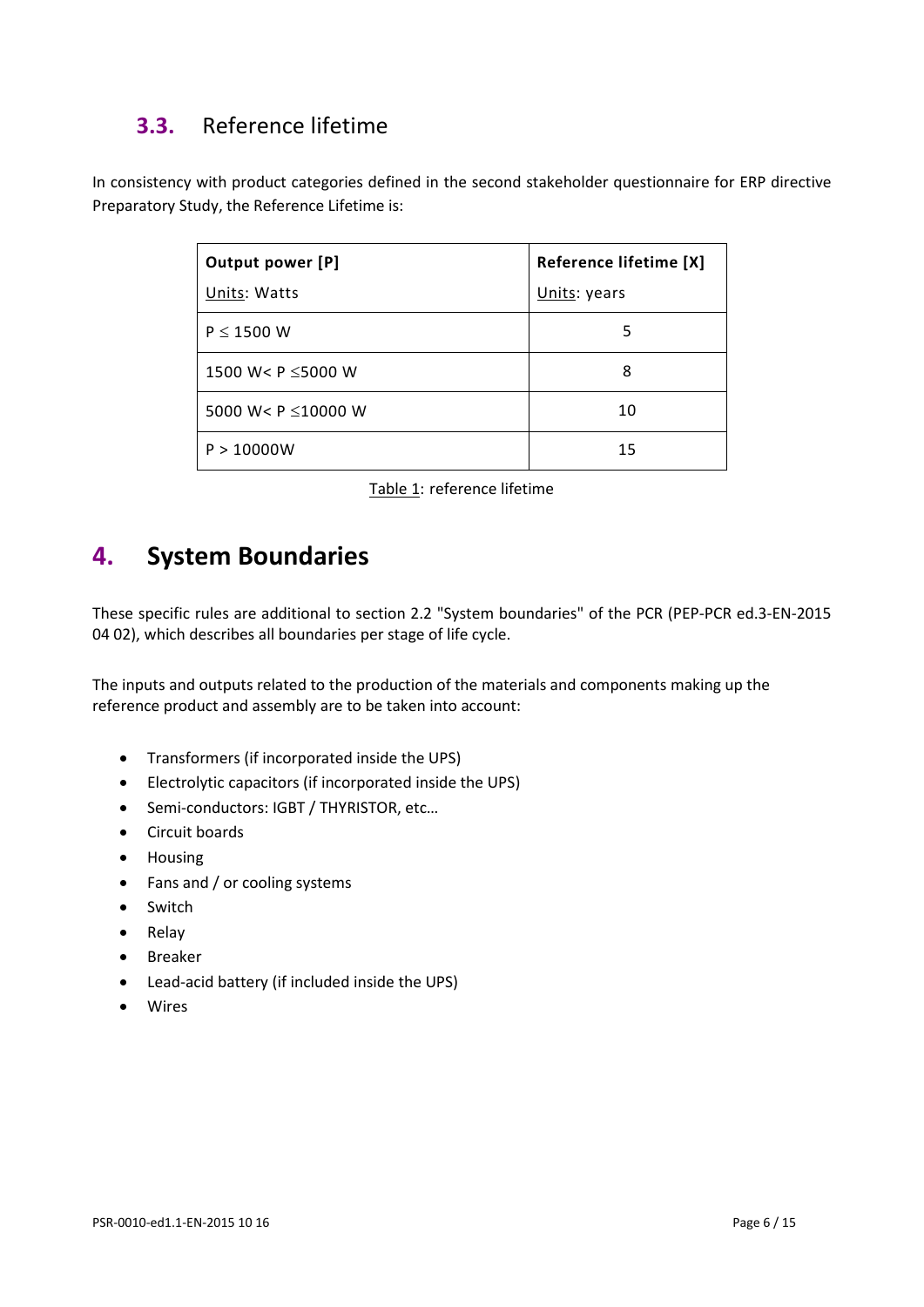# <span id="page-6-0"></span>**5. Development of scenarios (default scenarios)**

<span id="page-6-1"></span>These specific rules are additional to section 2.5 "Development of scenarios (default scenarios)" of the PCR (PEP-PCR ed.3-EN-2015 04 02).

### **5.1.** Use phase scenario

### **5.1.1.** Typical load profile

The input parameters to determine the use phase scenario are the output power and input dependency characteristics of the UPS:

| <b>Output power P [P]</b><br>Units: Watts | Input<br>Dependency<br><b>Characteristics</b> | Proportion of Time spent at specified Proportion of<br><b>Reference Test Load [t]</b> |     |      |      |
|-------------------------------------------|-----------------------------------------------|---------------------------------------------------------------------------------------|-----|------|------|
|                                           |                                               | 25%                                                                                   | 50% | 75%  | 100% |
| $P \leq 1500$ W                           | <b>VFD</b>                                    | 0,2                                                                                   | 0,2 | 0,3  | 0,3  |
| $P \leq 1500$ W                           | VI or VFI                                     | 0                                                                                     | 0,3 | 0,4  | 0,3  |
| 1500 W< P $\leq$ 10000 W                  | VFD, VI or VFI                                | 0                                                                                     | 0,3 | 0,4  | 0,3  |
| P > 10000W                                | VFD, VI or VFI                                | 0,25                                                                                  | 0,5 | 0,25 | 0    |

Table 2: from Energy STAR® Program Requirements Product Specification for Uninterruptible Power Supplies (UPSs), Eligibility Criteria Version 1.0

**Example of use table 2**: The VI or VFI UPS below 1500W is working 30% of the time at 50% load, 40% of time at 75% load and 30% time at 100% load.

### **5.1.2.** Energy efficiency calculation

#### **Energy Efficiency (Eff) is determined as specified in Annex J of IEC 62040-3.**

#### **In case of a single mode UPS**

Use the energy efficiency of the available mode to calculate the average energy efficiency of the UPS. The average efficiency of the UPS has to be calculated according to equation 1

#### **Equation 1 :**

```
Average efficiency = [t]_{25\%}xEff<sub>25%</sub> + [t]_{50\%}xEff<sub>50%</sub> + [t]_{75\%}xEff<sub>75%</sub> + [t]_{100\%}xEff<sub>100%</sub>
```
Where :

Eff is the efficiency in % at specified Proportion of Reference Test Load [t], see table 2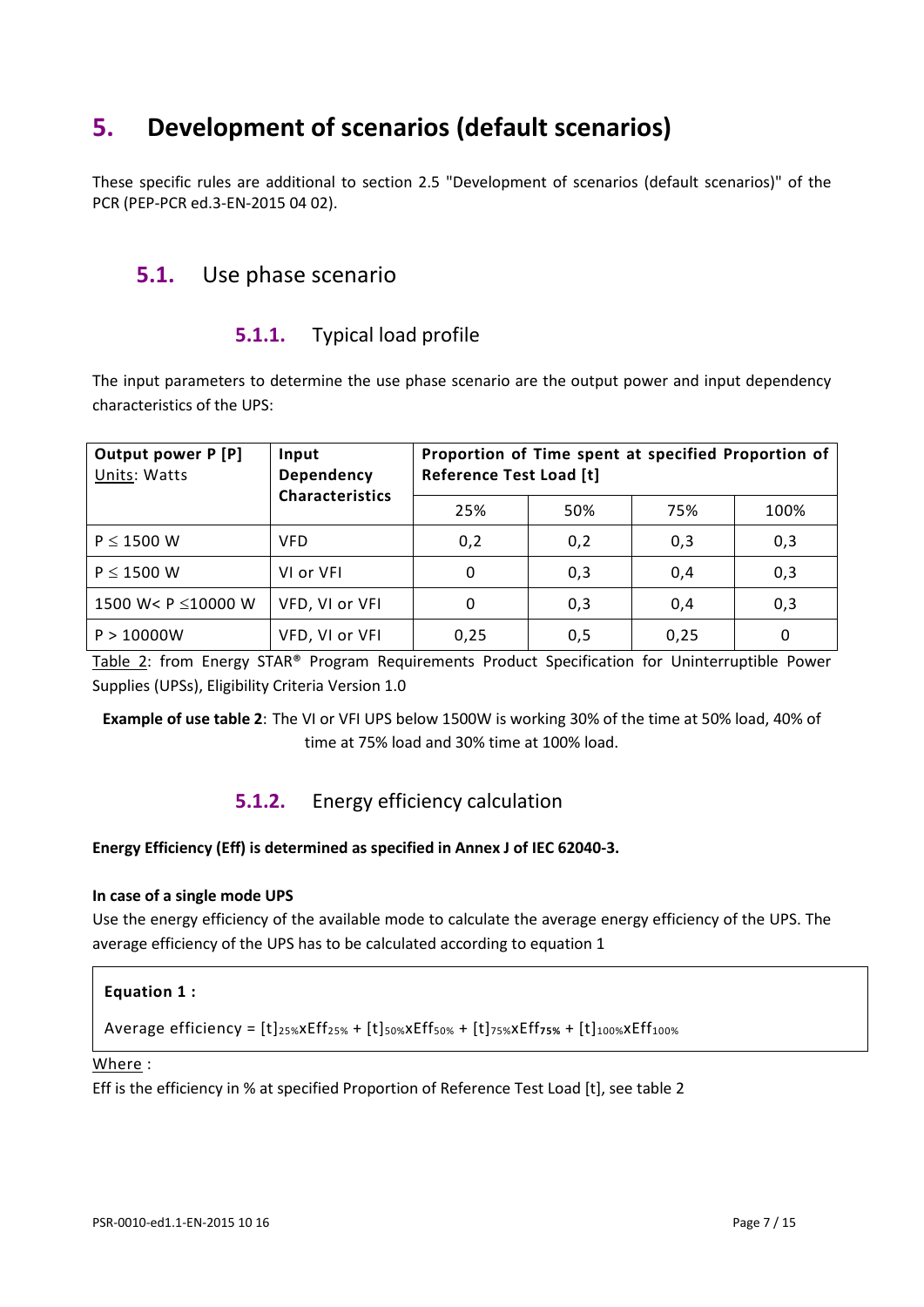#### **In case of a multimode UPS**

Calculate average efficiency according to equation 2

#### **Equation 2 :**

```
Average efficiency = 0,75x Eff1 + 0,25x Eff2
```
#### Where :

- Eff1 is the average loading-adjusted efficiency in the lowest input dependency mode (i.e., VFI or VI), as calculated per Equation 1, and
- Eff2 is the average loading-adjusted efficiency in the highest input dependency mode (i.e., VFD), as calculated per Equation 1.

### **5.1.3.** Energy consumption calculation

To calculate the UPS average energy consumption in use phase during its reference lifetime, the required input parameters are:

- Average energy efficiency of the UPS
- Product reference lifetime [X] as defined in table 1
- Average output power according to load rate

#### **Equation 3:**

Average energy consumption =  $(1 - \text{average energy efficiency})$  x average output power x product

#### **5.1.4.** Maintenance

Some UPS may require to be maintained to reach the expected lifetime. A non exhaustive list of typical UPS components to be maintained is:

- Electrolytic capacitors,
- Fans,
- Batteries if incorporated in the UPS,
- PCB.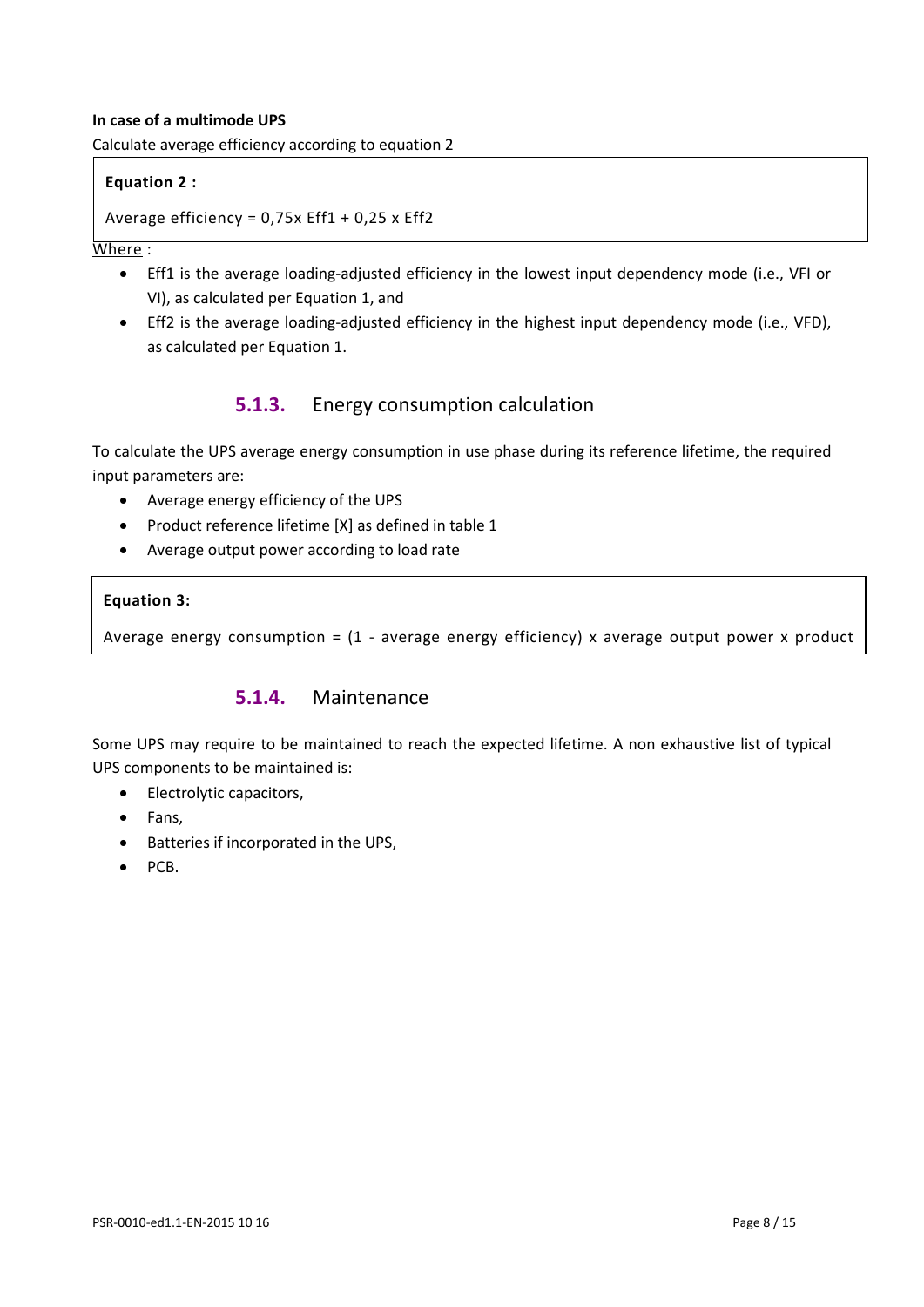The amount of each component needed during the lifetime of the UPS has to be taken into account in the life cycle assessment, as defined in table 3 below

|                                  |                                      |                              | <b>Maintenance frequency</b> |                |                               |                      |
|----------------------------------|--------------------------------------|------------------------------|------------------------------|----------------|-------------------------------|----------------------|
| Output power [P]<br>Units: Watts | Reference<br>lifetime<br>Units: year | DC capacitor<br>of filtering | AC capacitor<br>of filtering | Fans           | Power<br>supply<br><b>PCB</b> | <b>Batteri</b><br>es |
| P≤ 1500 W                        | 5                                    |                              |                              | No maintenance |                               |                      |
| 1500 W< P $\leq$ 5000 W          | 8                                    | 1                            | 1                            | 1              | 1                             |                      |
| 5000 W< P $\leq$ 10000 W         | 10                                   | $\mathbf{1}$                 | $\mathbf{1}$                 | 2              | $\mathbf{1}$                  | 1                    |
| P> 10000W                        | 15                                   | 2                            | $\overline{2}$               | 3              | $\overline{2}$                | $\overline{2}$       |

| Table 3: Maintenance frequency table |
|--------------------------------------|
|--------------------------------------|

<span id="page-8-0"></span>**Example of use of table 3:** for a UPS with output power > 10 000W, the DC capacitor of filtering has to be changed twice in the whole lifespan

# **5.2.** End of life scenario

The general rules detailed in the PEP-PCR ed.3-EN-2015 04 02 shall be observed. Examples of recyclability rates of raw materials and components can be found in IEC/TR 62635.

Note 1: spare parts necessary for the maintenance (see table 3) shall also be included in end of life treatment scenario.

Note 2: in case of UPSs with incorporated batteries in the European market, the 2006/66/EC batteries and accumulators directive applies and following minimum recycling rates for batteries should be respected:

- Lead-acid: Recycling of 65% by average weight,
- Nickel-cadmium: recycling of 75% by average.

In case of higher recycling efficiency, the manufacturer shall document it.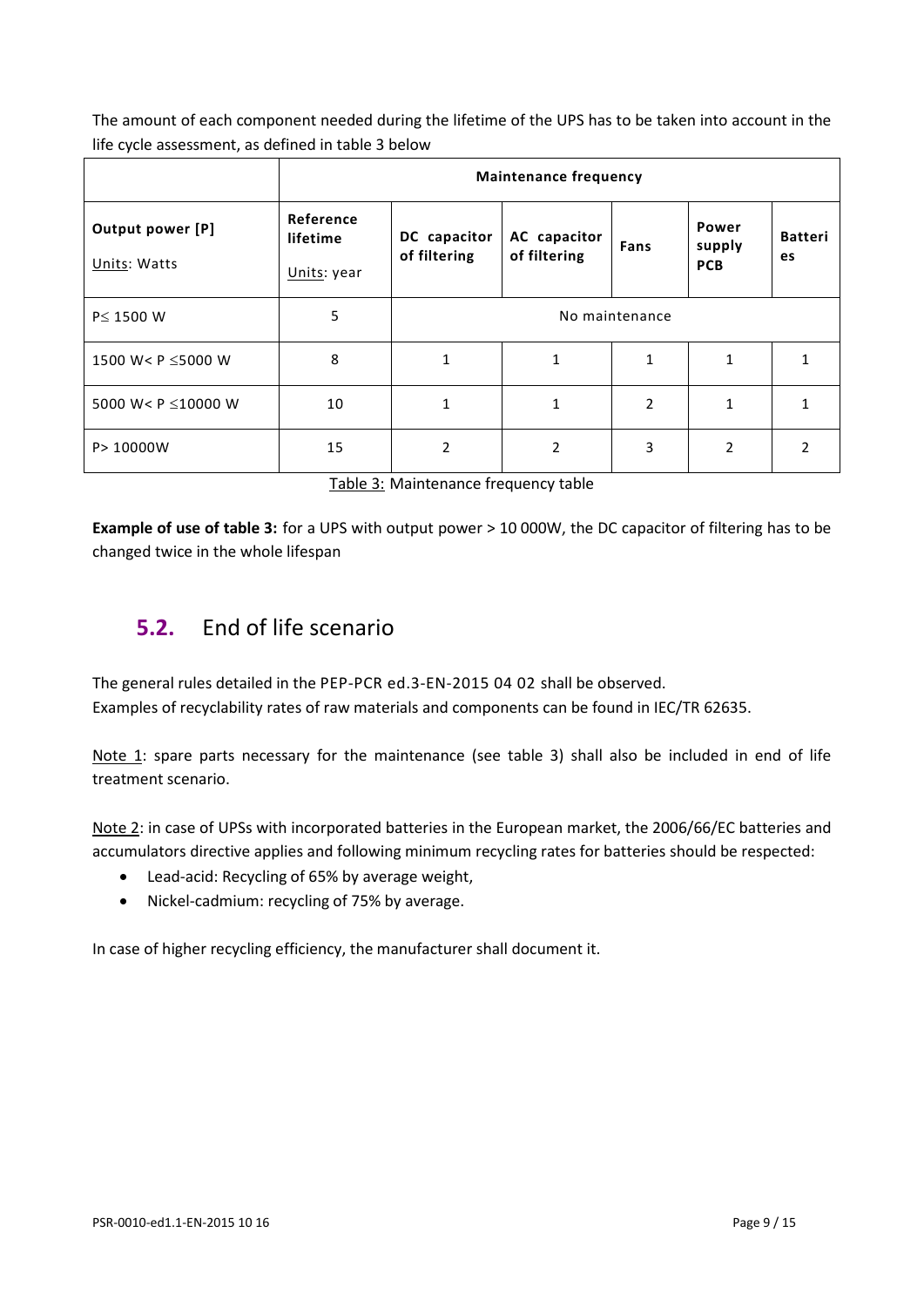# <span id="page-9-0"></span>**6. Drawing up the Product Environmental Profile**

<span id="page-9-1"></span>These rules are additional to section 4 "Drawing up the Product Environmental Profile" of the PCR (PEP-PCR ed.3-EN-2015 04 02).

### **6.1.** General parameters

Following parameters shall be mentioned in the PEP:

- Location of the manufacturing plant,
- <span id="page-9-2"></span>• Environmental management system.

# **6.2.** Description of the reference product and the product range covered

The reference product is characterized by:

- Model
- Commercial reference of the reference product and all the product covered
- Power (rated and apparent) in VA and W
- UPS configuration (see Annex A of IEC 62040-3:2011),
- UPS performance classification (see 5.3.4. of IEC 62040-3:2011),
- Product dimensions (height  $\times$  width  $\times$  depth),
- Mass without energy storage system e.g. batteries,
- Mass of energy storage system if incorporated,
- Input Dependency Characteristics according to IEC 62040-3 (VFI, VFD, VD): monomode or multimode,
- If the energy storage system is incorporated in the UPS the backup time,
- The power factor,
- Expected life time of the UPS,
- Redundancy.

<span id="page-9-3"></span>**Remark:** a reference product is called a representative product in IEC 62040-4

### **6.3.** Material disclosure

The constitutive materials have to be disclosed. Packaging materials shall also be declared. It is recommended to use format specified the annex D of the IEC 62474 standard.

The material disclosure shall not be detailed for each component but give an overview of the material composition of the whole UPS.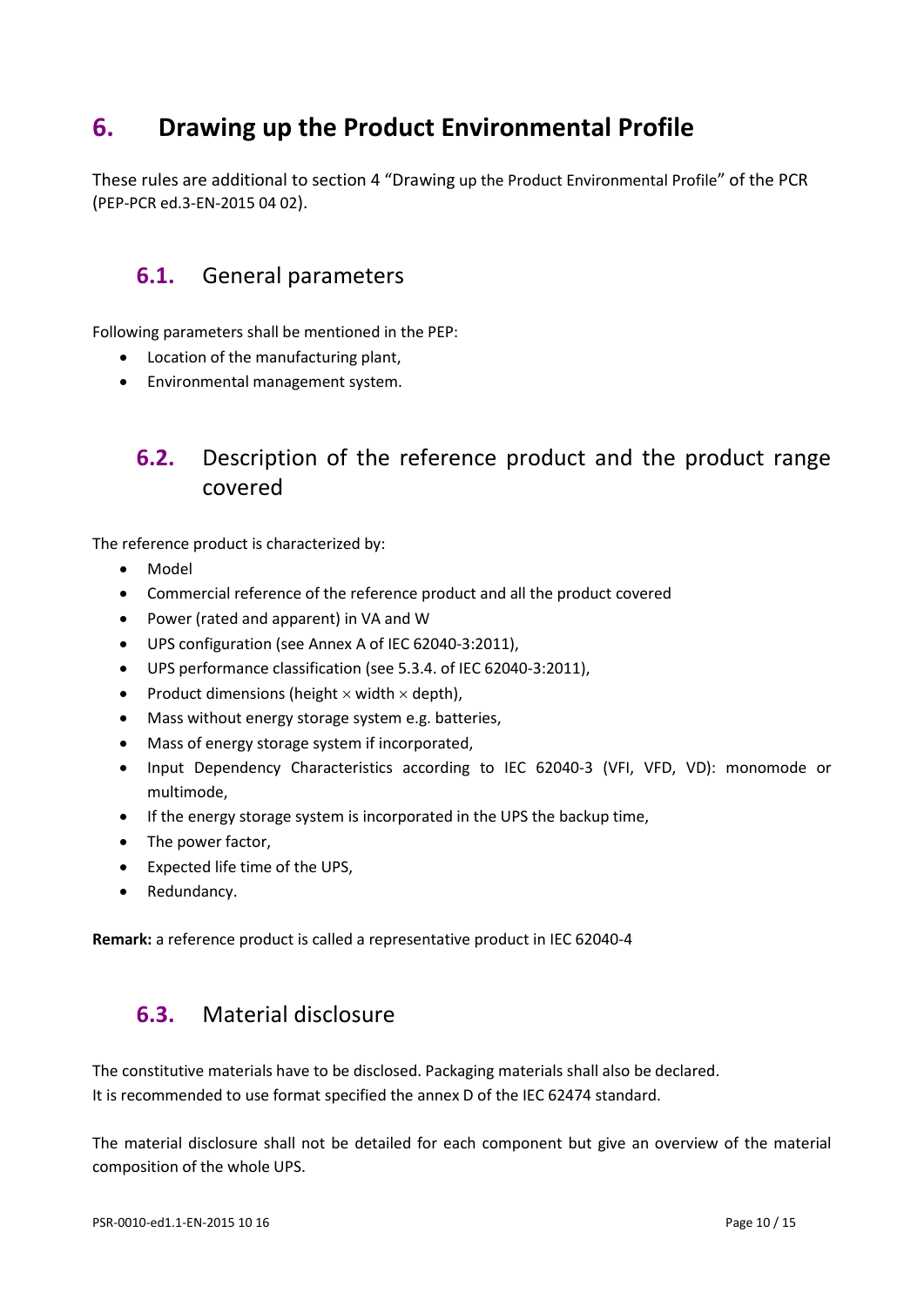### <span id="page-10-0"></span>**6.4.** Use phase

The average energy efficiency has to be declared according to clauses 5.2.2 of the present document. If the UPS requires maintenance to reach its expected lifetime, the types and quantity of replaced components have to be declared in consistency with clause 6.2.4 of the present document.

### <span id="page-10-1"></span>**6.5.** Back-up time

The aim of this section is to list the parameters to be declared in the PEP to characterise the backup time declared in the functional unit:

- Technology of energy storage system
- Nominal load in W

The backup time is determined with the nominal active power of the UPS as specified in IEC 62040-3, clause 6.4.4.1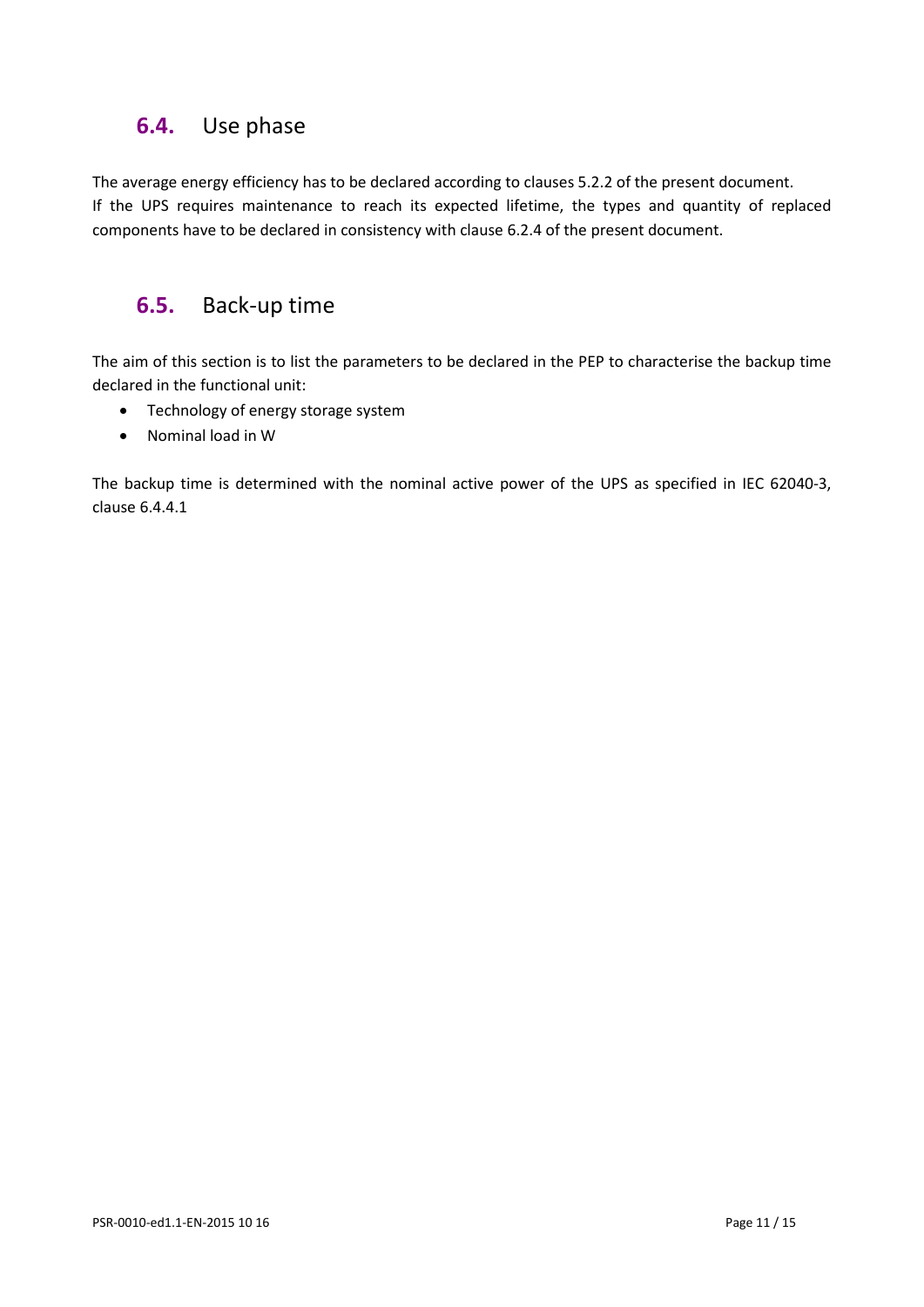# <span id="page-11-1"></span><span id="page-11-0"></span>**7 . Appendices**

### **7.1.** Glossary

For the purpose of this document, the following terms and definitions apply.

**Uninterruptible Power Supply or UPS**: combination of convertors, switches, and energy storage devices (such as batteries) constituting a power system for maintaining continuity of load power in case of input power failure.

[*Source: IEC 62040-3:2011.3.1.1*]

**Energy storage system**: system consisting of single or multiple devices and designed to provide power to the UPS inverter for the required stored energy time.

NOTE : Notwithstanding challenges with respect to recharge, examples of energy storage systems include but are not limited to battery, double-layer capacitor ("super" or "ultra" capacitor), flywheel and fuel-cell systems.

[*Source: IEC 62040-3:2011.3.1.1*]

**Battery**: set of electrochemical cells of the same type so connected as to act together. [*Source: IEC 62040-3:2011.3.1.1*]

**Flywheel storage system**: mechanical energy storage system wherein stored kinetic energy can be converted to d.c. power during stored energy mode of operation. [*Source: IEC 62040-3:2011.3.1.1*]

**Voltage and Frequency Dependent or VFD UPS**: UPS classified VFD shall protect the load from power outage.

[*Source: IEC 62040-3:2011.3.1.1*]

**Voltage Independent or VI UPS**: UPS classified VI shall protect the load as requested for VFD and in addition from :

- Under-voltage applied continuously to the input;
- Over-voltage applied continuously to the input.

[*Source: IEC 62040-3:2011.3.1.1*]

**Voltage and Frequency Independent or VFI UPS**: UPS classified VFI is independent of supply (mains) voltage and frequency variations and shall protect the load against adverse effects from such variations without depleting the stored energy source.

[*Source: IEC 62040-3:2011.3.1.1*]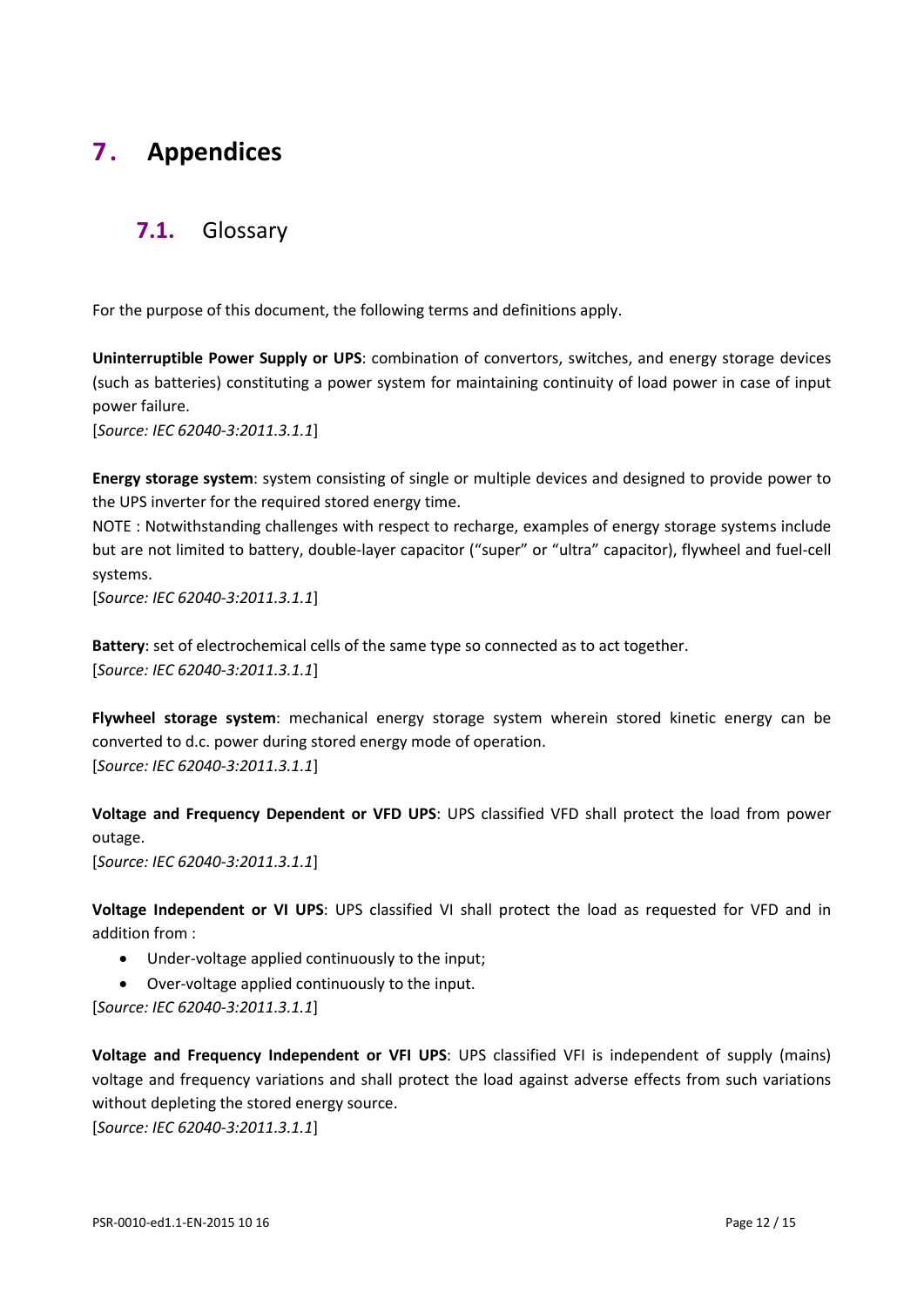**Redundancy**: Addition of UPS units in a parallel UPS to enhance the continuity of load power, and classified as follows.

- 1) N + 0: UPS that cannot tolerate any failures while maintaining Normal Mode operation. No redundancy.
- 2)  $N + 1$ : Parallel UPS that can tolerate the failure of one UPS unit or one group of UPS units while maintaining Normal Mode operation.
- 3) 2N: Parallel UPS that can tolerate the failure of one half of its UPS units while maintaining Normal Mode operation.

[*Source: ENERGY STAR® Program Requirements Product Specification for Uninterruptible Power Supplies (UPSs), Eligibility Criteria Version 1.0*]

## <span id="page-12-0"></span>**7.2.** References

The following documents, in whole or in part, are referenced in this document and are indispensable for its application. For dated references, only the edition cited applies. For undated references, the latest edition of the referenced document (including any amendments) applies.

- Generic Ecopassport PCR: PCR Product Category rule of the PEP ecopassport ® Program number PEP-PCR ed.3-EN-2015 04 02,
- IEC 62040-3 Edition 2.0 2011-03: UPS Method of specifying the requirements and test requirements,
- ENERGY STAR® Program Requirements Product Specification for Uninterruptible Power Supplies (UPSs), Eligibility Criteria Version 1.0,
- IEC 62474 : Material declaration for Products of and for the Electro technical Industry,
- ERP pre-study questionnaires.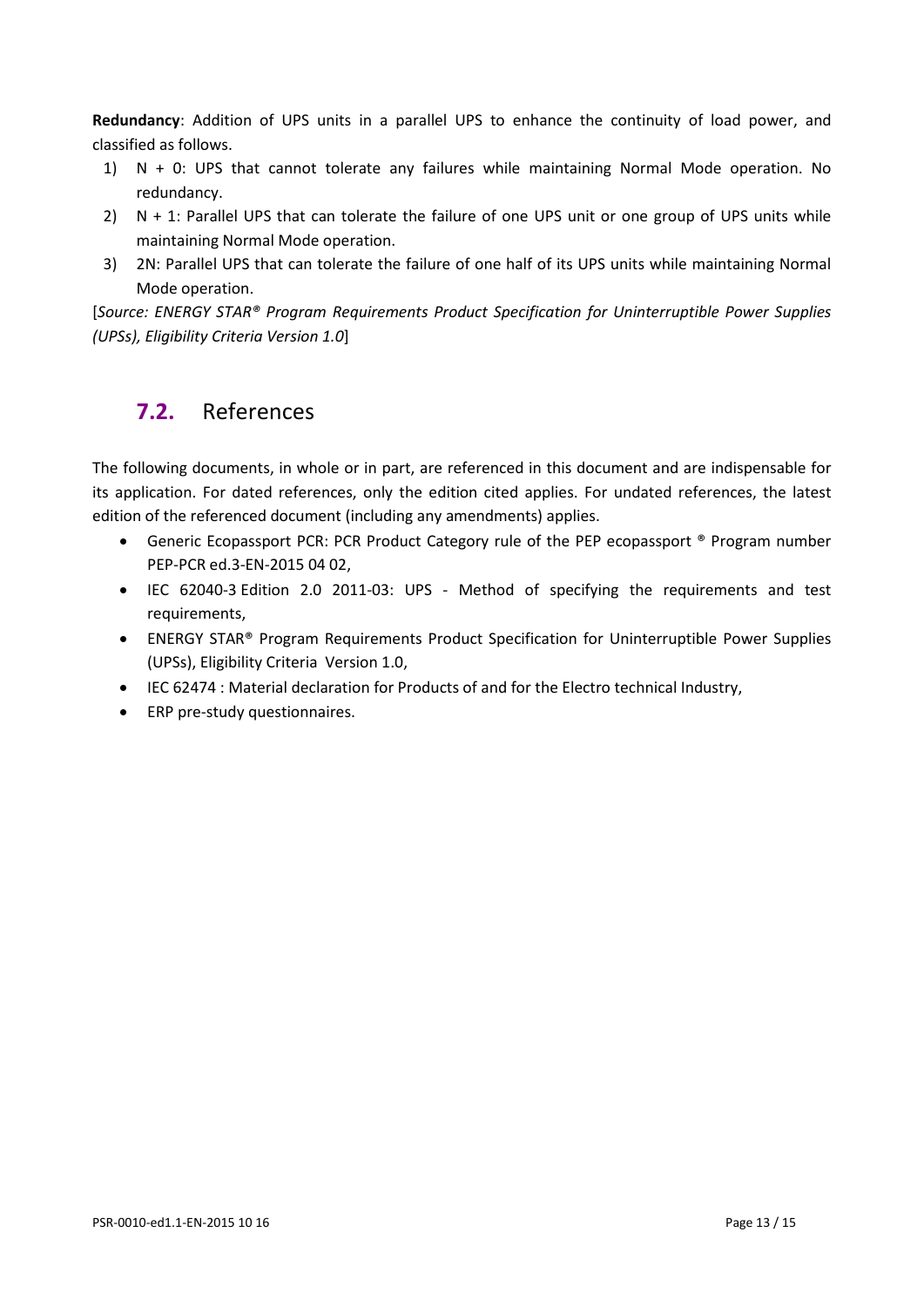## <span id="page-13-0"></span>**7.3.** Declaration of conformity